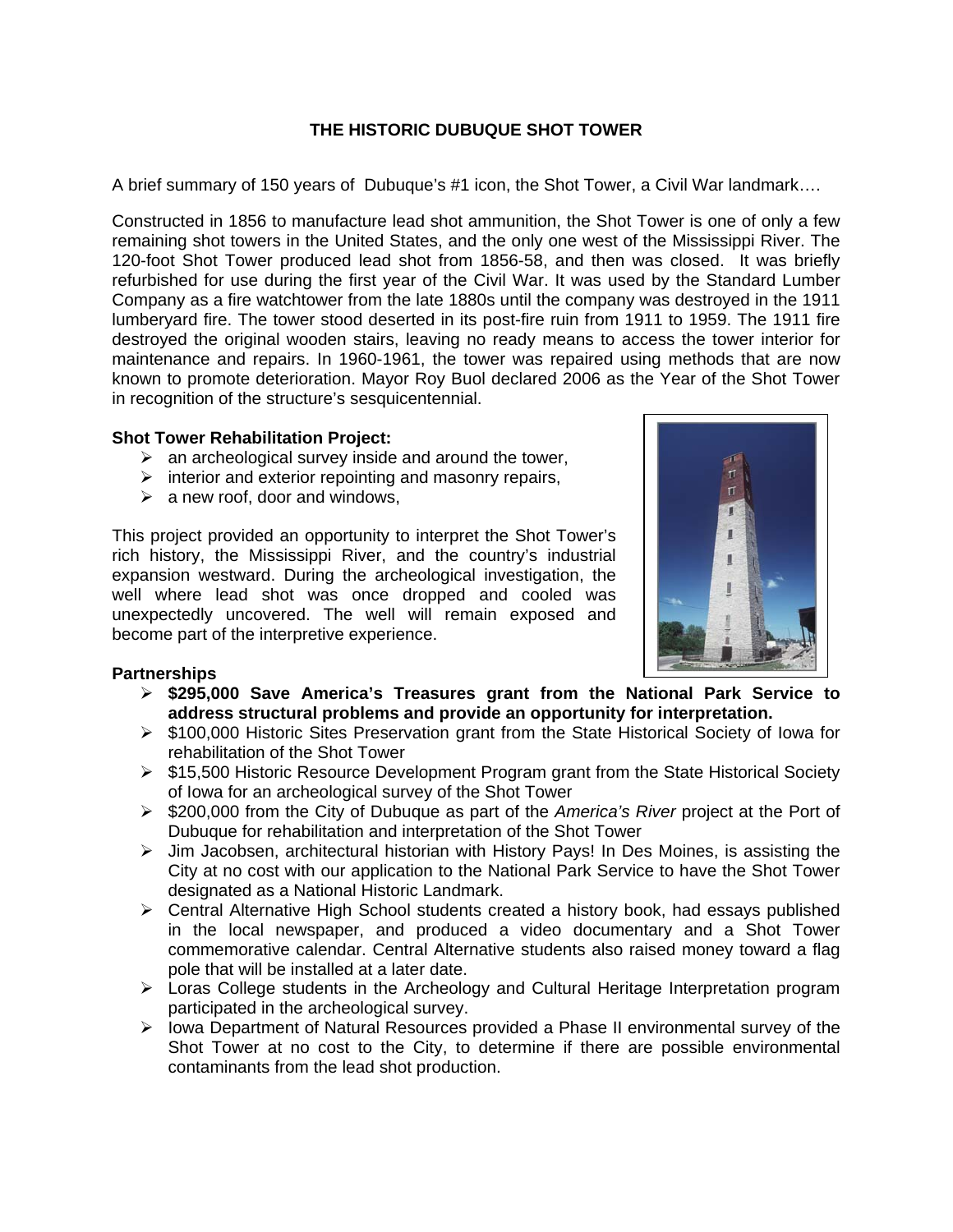



Before **Archeological Investigation**